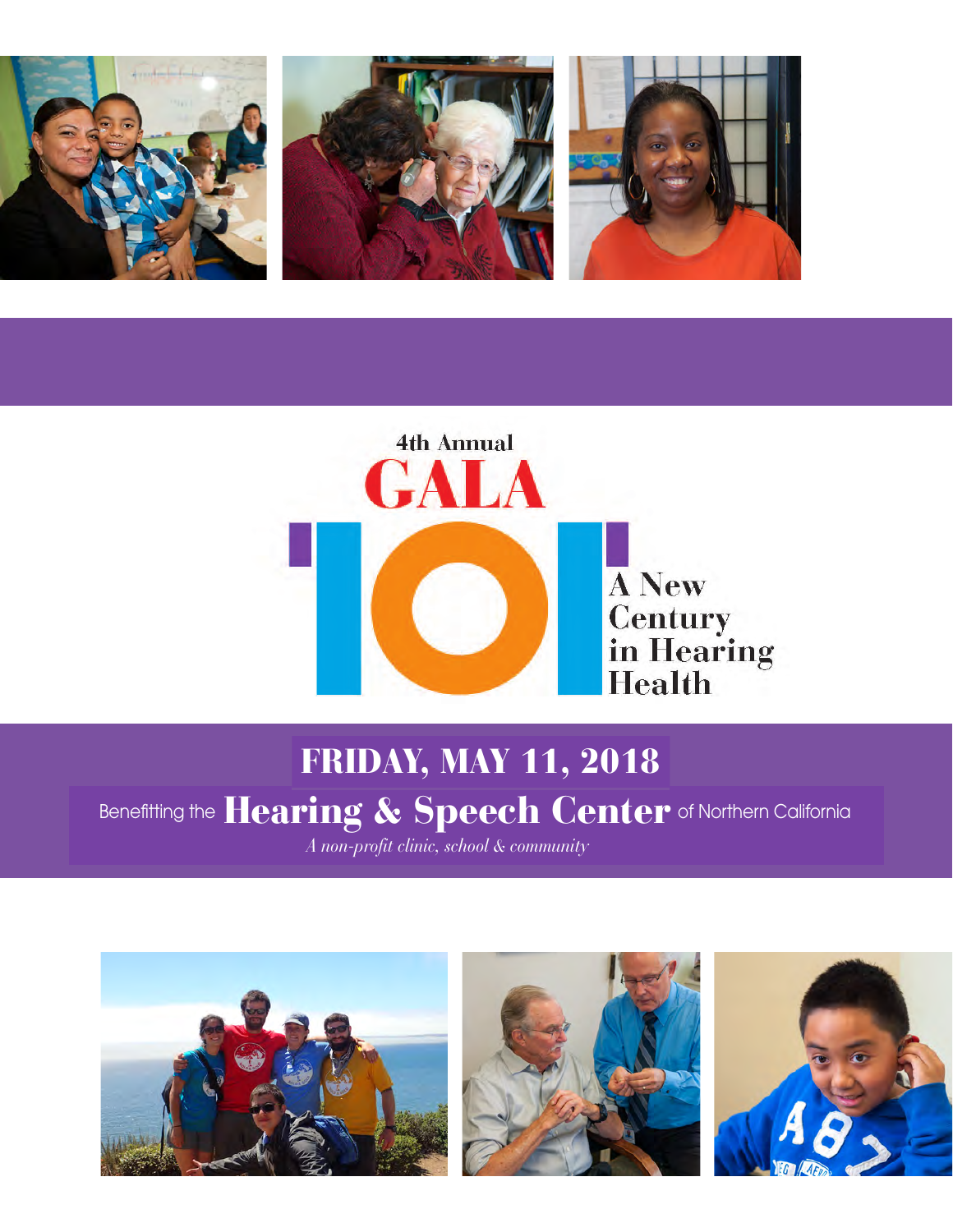

## **A benefit for the programs of the Hearing and Speech Center**

#### **Why Sponsor?**

With a 4th annual Gala sponsorship, you are reaching an audience that cares about our community and is interested in knowing that your company cares as well!

With the past success of Hearing and Speech Center events, and the growth of the Center's programs, our 4th Annual gala is poised to be a truly memorable evening. Our gala is an ideal opportunity for companies hoping to reach educated and affluent San Francisco residents.

#### **Sponsorship Objectives**

The Hearing and Speech Center would like to ensure you receive recognition that is consistent with your marketing objectives. We will do our best to leverage your sponsorship in a manner that enhances your company's brand, reputation, and image.

#### **A Lasting Impact**

Your participation in the Hearing and Speech Center's 4th Annual Gala will change lives! Every week, we work with hundreds of people with hearing loss and communication challenges, and we are a leader in our field. No other organization in San Francisco supports individuals and families in the Bay Area with the same breadth of programs - including clinical services, education, advocacy, counseling, and more. Many patients come from low-income households and would not otherwise be able to afford services. Your support makes a huge difference!

*For more information, please contact Sarah Pikal at spikal@hearingspeech.org or (415) 921.7658.*





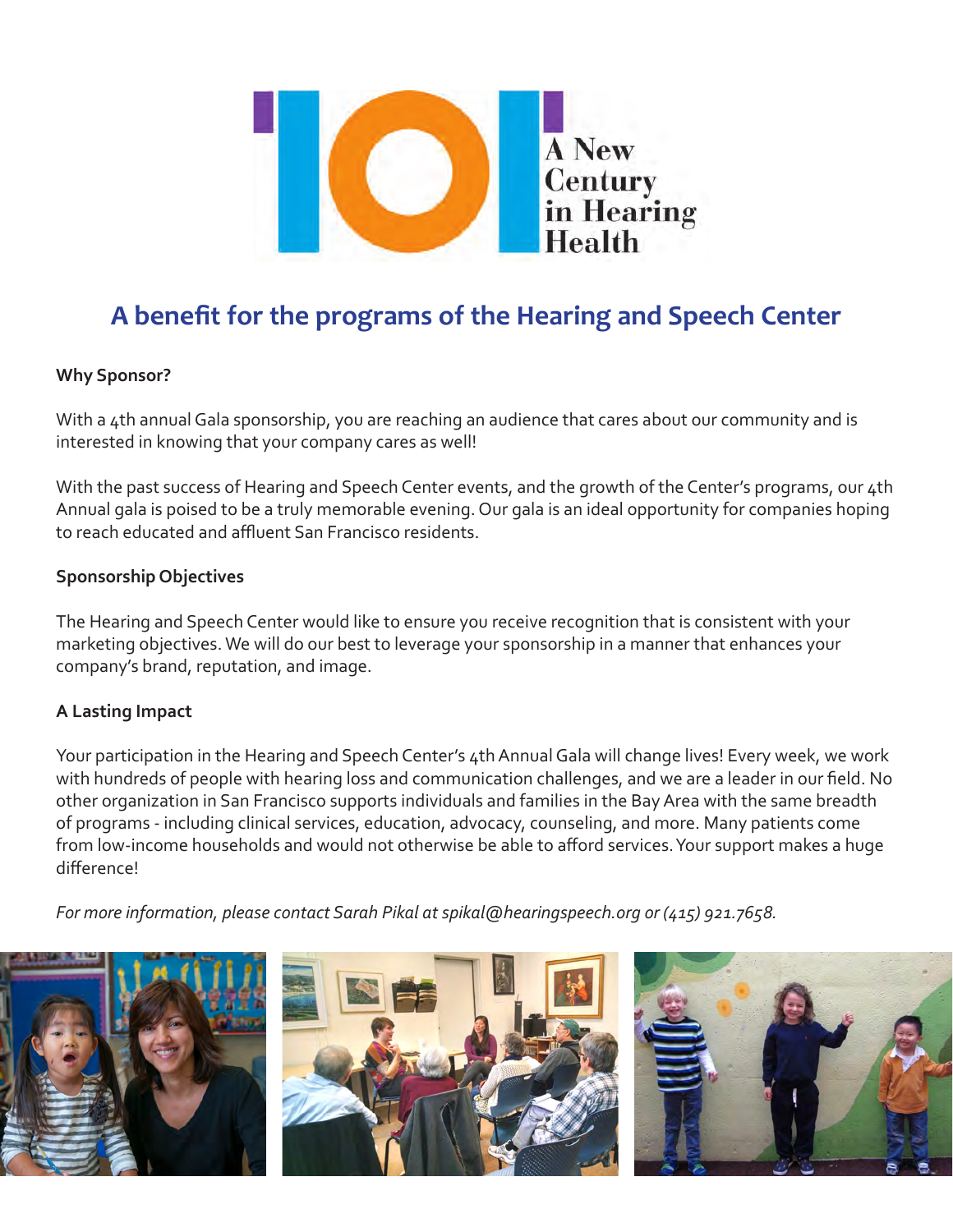|            |                                                                          | <b>Lead Sponsor</b><br>\$10,000 | <b>Partner Sponsor</b><br>\$7,500 | <b>Community Sponsor</b><br>\$5,000 |
|------------|--------------------------------------------------------------------------|---------------------------------|-----------------------------------|-------------------------------------|
|            | Name and logo on website                                                 | $\checkmark$                    | ✔                                 | $\blacktriangledown$                |
|            | Social media posts                                                       | $\checkmark$                    | $\blacktriangledown$              | $\checkmark$                        |
|            | "Thank you" in e-newsletter                                              | $\checkmark$                    | $\checkmark$                      | $\checkmark$                        |
| Pre-Event  | Name on invitation (if received by<br>Jan. 15)                           | $\blacktriangledown$            | $\checkmark$                      | $\checkmark$                        |
|            | Tailored messaging in social media,<br>e-news, and additional promotions | $\checkmark$                    |                                   |                                     |
|            | Color logo on invitation (if received<br>by Jan. 15)                     | most prominent                  | $\checkmark$                      |                                     |
|            | Statement in media release                                               | $\checkmark$                    |                                   |                                     |
|            | Table for 8                                                              | ✔                               | ✔                                 | ✔                                   |
|            | Table signage                                                            | $\checkmark$                    | ✔                                 | ✔                                   |
|            | Program book ad                                                          | back cover, full-page,<br>color | full-page color                   | half-page color                     |
| Event      | <b>Exclusive signage</b>                                                 | ✔                               |                                   |                                     |
|            | Color logo on photo backdrop                                             | ✔                               |                                   |                                     |
|            | Opportunity to speak at event                                            | ✔                               |                                   |                                     |
|            | Thank you on social media                                                | $\blacktriangledown$            | $\checkmark$                      | $\blacktriangledown$                |
|            | Name in newsletter (3,000<br>impressions)                                | ✔                               |                                   | ✔                                   |
|            | Name & sponsorship level in follow-<br>up email to guests                | ✔                               | ✔                                 | ✔                                   |
| Post-Event | Color logo in newsletter (3,000<br>impressions)                          | $\blacktriangledown$            |                                   | $\blacktriangledown$                |
|            | Color logo in follow-up email to<br>guests                               | ✔                               | ✔                                 |                                     |
|            | Opportunity for feature in                                               |                                 |                                   |                                     |

#### *Additional Opportunities*

(All opportunities, with the exception of program ads, are limited to a single sponsor. Sponsorships will be processed in the order received.)

**• Reception Sponsor - \$3,000:** Includes 3 tickets to the event. Signage at bar, reception, & cocktail tables with "Reception presented by...", including logo & message.

**• Auction Sportof** - \$2,000: Includes 2 tickets to the event. Signage on all auction tables, logo on clipboards, envelopes, & pen holders.

**• Wine Sponsor - wine for 250 guests:** Signage with logo & message on bar & cocktail tables

**• Champagne Sponsor - champagne for 250 guests:** Signage with logo & message on bar & cocktail tables

**• Podium Sponsol - \$2,000:** Includes 2 tickets to the event. Logo on podium throughout dinner & program.

• Captioning Sponsor - \$2,000: Includes 2 tickets to the event. Logo & message on captioning screens throughout program.

• Dessert **Sponsor** - \$2,000: Includes 2 tickets to the event. Signage with logo & message on tables & napkins

**• Tag with logo & message on guest gift - \$1,000:** Includes 1 ticket to the event

**• Color Program Ads:** full-page (\$1,000), half-page (\$500), quarter-page (\$250)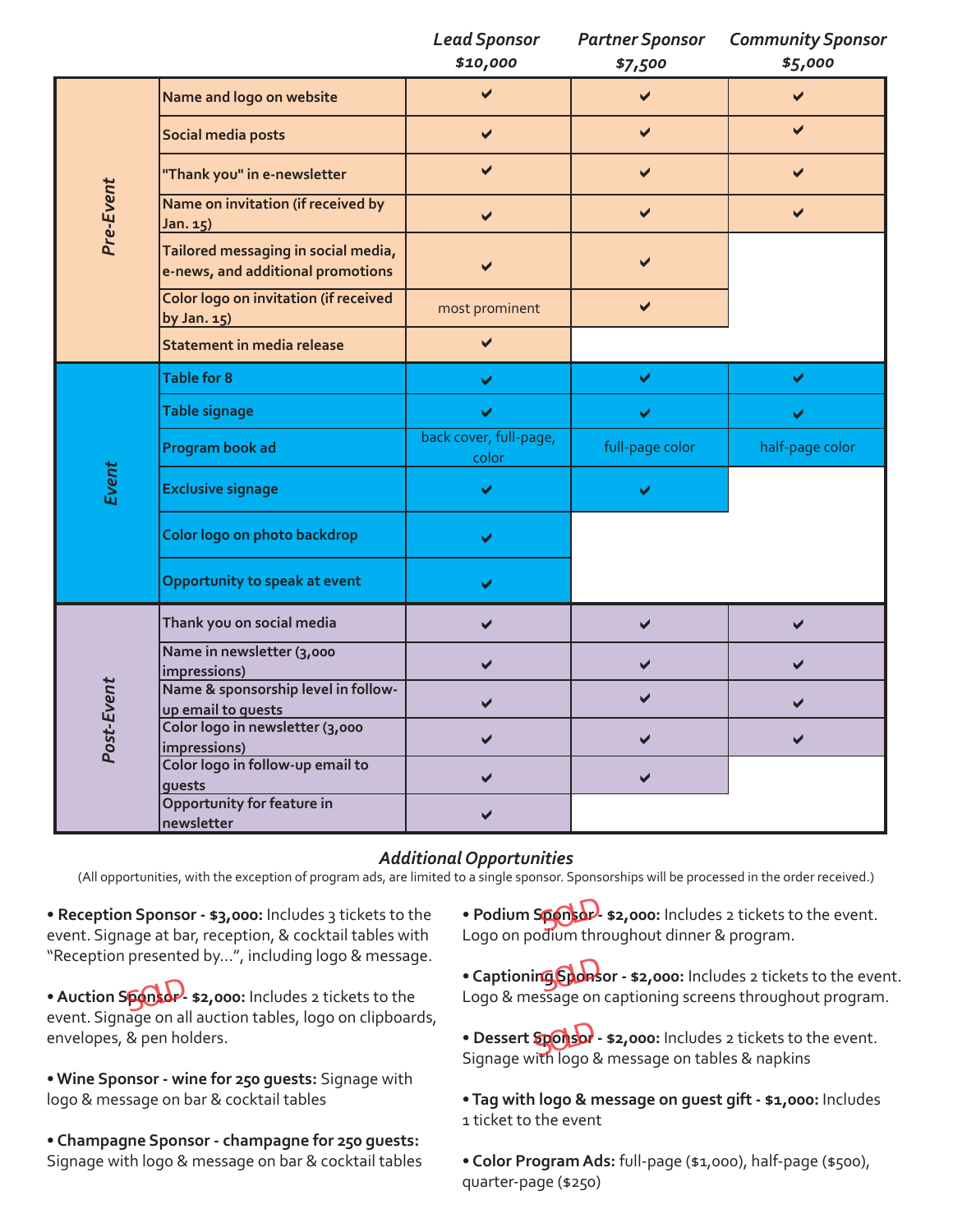

#### **Yes, we would like to support the Hearing and Speech Center's 4th Annual Gala!**

| <b>Contact information:</b>                                                                                                                                                                                |  |                                        |                                             |  |  |
|------------------------------------------------------------------------------------------------------------------------------------------------------------------------------------------------------------|--|----------------------------------------|---------------------------------------------|--|--|
|                                                                                                                                                                                                            |  |                                        |                                             |  |  |
|                                                                                                                                                                                                            |  |                                        |                                             |  |  |
|                                                                                                                                                                                                            |  |                                        |                                             |  |  |
|                                                                                                                                                                                                            |  |                                        |                                             |  |  |
| <b>Sponsorship Selection:</b><br>$\Box$ Lead Sponsor - \$10,000                                                                                                                                            |  |                                        |                                             |  |  |
| $\Box$ Partner Sponsor - \$7,500                                                                                                                                                                           |  |                                        |                                             |  |  |
| □ Community Sponsor - \$5,000                                                                                                                                                                              |  |                                        |                                             |  |  |
| <b>Additional Sponsorship Opportunities:</b><br>(All opportunities, with the exception of program ads, are limited to a single sponsor. Sponsorships will<br>be processed in the order they are received.) |  |                                        |                                             |  |  |
| $\Box$ Reception Sponsor - \$3,000                                                                                                                                                                         |  |                                        | $\Box$ Tag w/ Logo for Guest Gift - \$1,000 |  |  |
| □ Auction Sponsor - \$2,000 - SOLD                                                                                                                                                                         |  |                                        | $\Box$ Full-page Program Ad - \$1,000       |  |  |
| Podium Sponsor - \$2,000 - SOLD                                                                                                                                                                            |  |                                        | $\Box$ Half-page Program Ad - \$500         |  |  |
| □ Captioning Sponsor - \$2,000 - SOLD                                                                                                                                                                      |  | $\Box$ Quarter-page Program Ad - \$250 |                                             |  |  |
| □ Dessert Sponsor - \$2,000 - SOLD                                                                                                                                                                         |  |                                        |                                             |  |  |
| <b>Tickets:</b><br>Individual Tickets: ______ at \$250 each                                                                                                                                                |  |                                        |                                             |  |  |
| I cannot attend, but wish to make a donation of \$                                                                                                                                                         |  |                                        |                                             |  |  |

**Payment Total: \_\_\_\_\_\_\_\_\_\_\_\_\_\_\_\_\_\_**